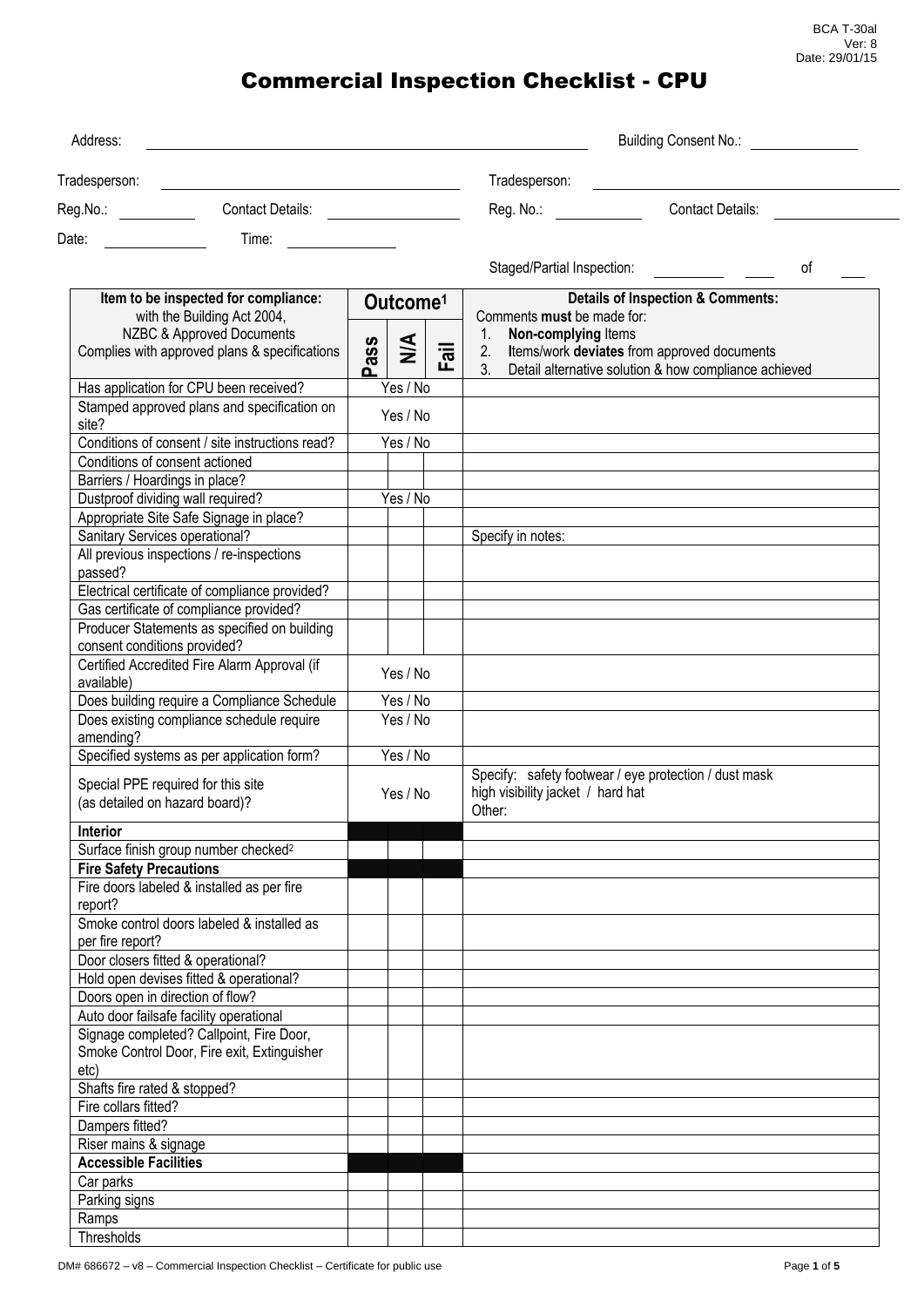### Commercial Inspection Checklist - CPU

| Item to be inspected for compliance:<br>with the Building Act 2004, | Outcome <sup>1</sup> |               |                                | <b>Details of Inspection &amp; Comments:</b><br>Comments must be made for:                                       |  |  |
|---------------------------------------------------------------------|----------------------|---------------|--------------------------------|------------------------------------------------------------------------------------------------------------------|--|--|
| NZBC & Approved Documents                                           | ass                  |               |                                | Non-complying Items<br>1.                                                                                        |  |  |
| Complies with approved plans & specifications                       |                      | $\frac{4}{2}$ | $\overline{\overline{a}}$<br>ட | Items/work deviates from approved documents<br>2.<br>Detail alternative solution & how compliance achieved<br>3. |  |  |
| Building accessible sign                                            |                      |               |                                |                                                                                                                  |  |  |
| Access routes                                                       |                      |               |                                |                                                                                                                  |  |  |
| Glass manifestation                                                 |                      |               |                                |                                                                                                                  |  |  |
| WC/shower signs                                                     |                      |               |                                |                                                                                                                  |  |  |
| <b>WC/shower</b>                                                    |                      |               |                                |                                                                                                                  |  |  |
| Wash Hand Basins & Taps                                             |                      |               |                                |                                                                                                                  |  |  |
| Grabrails & seats                                                   |                      |               |                                |                                                                                                                  |  |  |
| Door width / opens outward                                          |                      |               |                                |                                                                                                                  |  |  |
| Visual warning                                                      |                      |               |                                |                                                                                                                  |  |  |
| Hearing loop                                                        |                      |               |                                |                                                                                                                  |  |  |
| <b>Window Opening Restrictors</b>                                   |                      |               |                                |                                                                                                                  |  |  |
| (windows lower than 760mm from floor)                               |                      |               |                                |                                                                                                                  |  |  |
| Ground floor windows                                                |                      |               |                                |                                                                                                                  |  |  |
| Upper level windows                                                 |                      |               |                                |                                                                                                                  |  |  |
| <b>Stairs</b>                                                       |                      |               |                                |                                                                                                                  |  |  |
| Handrail/s fitted(both sides on accessible                          |                      |               |                                |                                                                                                                  |  |  |
| route)                                                              |                      |               |                                |                                                                                                                  |  |  |
| <b>Balustrade barrier</b>                                           |                      |               |                                |                                                                                                                  |  |  |
| Head room (2m min.)                                                 |                      |               |                                |                                                                                                                  |  |  |
| Branded safety glazing identified                                   |                      |               |                                |                                                                                                                  |  |  |
| Closed treads for accessible stairs                                 |                      |               |                                |                                                                                                                  |  |  |
| Min. tread, max. rise                                               |                      |               |                                |                                                                                                                  |  |  |
| <b>Interior Balconies</b>                                           |                      |               |                                |                                                                                                                  |  |  |
| Barriers (min. 1100mm high, gaps < 100mm)                           |                      |               |                                |                                                                                                                  |  |  |
| <b>Barrier stability</b>                                            |                      |               |                                |                                                                                                                  |  |  |
| <b>Bathroom</b>                                                     |                      |               |                                |                                                                                                                  |  |  |
| Ventilation                                                         |                      |               |                                |                                                                                                                  |  |  |
| Male/female/all gender door signs displayed                         |                      |               |                                |                                                                                                                  |  |  |
| <b>Toilet Cubicle/s</b>                                             |                      |               |                                |                                                                                                                  |  |  |
| Ventilation                                                         |                      |               |                                |                                                                                                                  |  |  |
| Male/female/all gender door signs displayed                         |                      |               |                                |                                                                                                                  |  |  |
| <b>Ceiling Space</b>                                                |                      |               |                                |                                                                                                                  |  |  |
| Access to space provided min. 600 x 500mm                           |                      |               |                                |                                                                                                                  |  |  |
| Insulation away from downlights & flues                             |                      |               |                                |                                                                                                                  |  |  |
| Fan vent ducts connected                                            |                      |               |                                |                                                                                                                  |  |  |
| <b>Vehicle Crossing</b>                                             |                      |               |                                |                                                                                                                  |  |  |
| Crossing completed                                                  |                      |               |                                |                                                                                                                  |  |  |
|                                                                     |                      |               |                                |                                                                                                                  |  |  |
| <b>Swimming Pool/Spa Pool</b>                                       |                      |               |                                |                                                                                                                  |  |  |

Pool inspection completed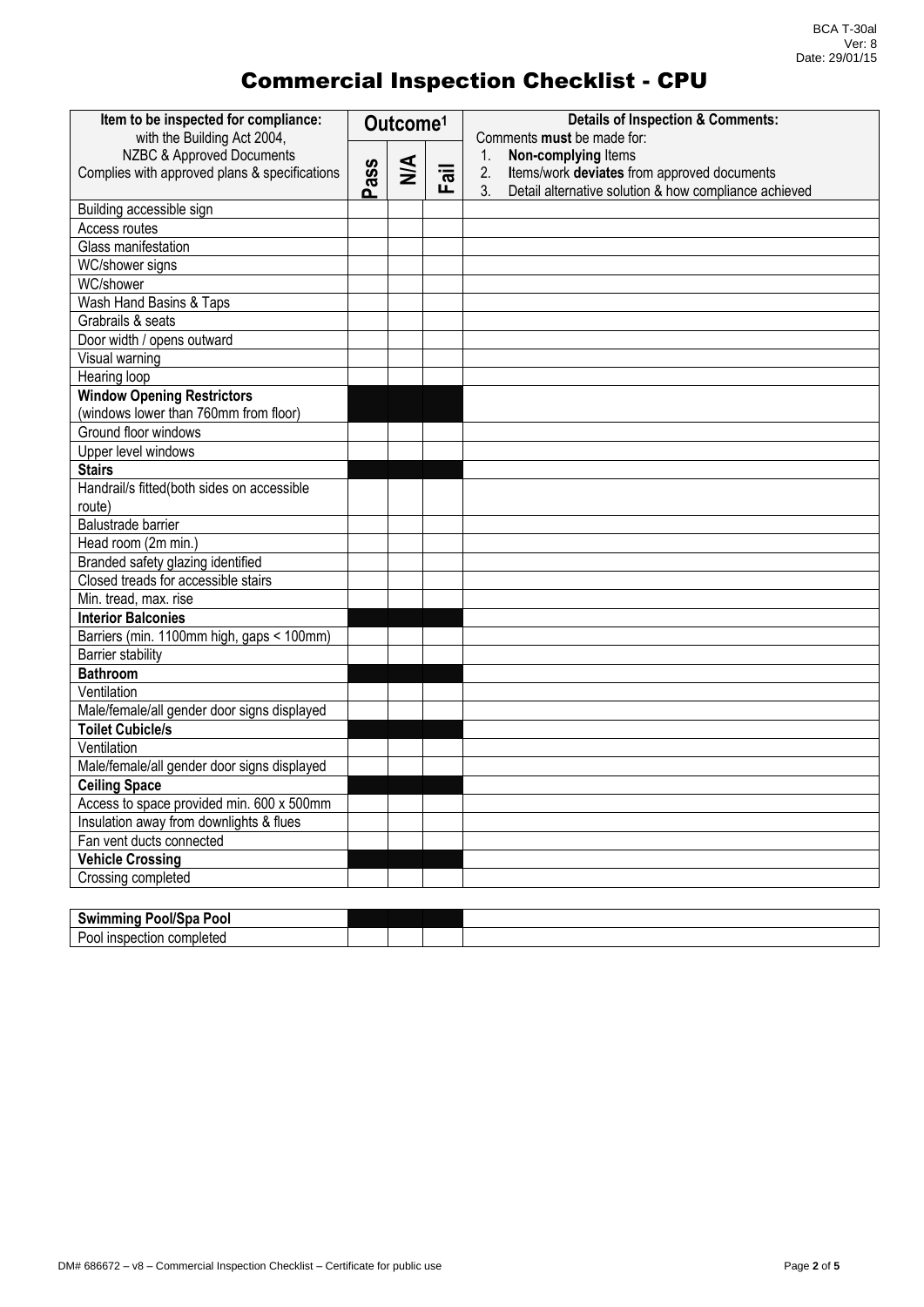### Commercial Inspection Checklist - CPU

| Notes prior to Final Inspection: |
|----------------------------------|
|                                  |
|                                  |
|                                  |
|                                  |
|                                  |
|                                  |
|                                  |
|                                  |
|                                  |
|                                  |
|                                  |
|                                  |
|                                  |
|                                  |
|                                  |
|                                  |
|                                  |
|                                  |
|                                  |

| <b>Compliance Schedule required</b>     | Yes / No | Officer: |
|-----------------------------------------|----------|----------|
| <b>Product warnings &amp; bans</b>      | Yes / No |          |
| <b>Amended plans required?</b>          | Yes / No |          |
| <b>Amended specifications required?</b> | Yes / No | Signed:  |
| <b>Reinspection required?</b>           | Yes / No |          |
| Site instruction/NTF issued?            | Yes / No |          |
| <b>CPU</b> inspection passed?           | Yes / No | Date:    |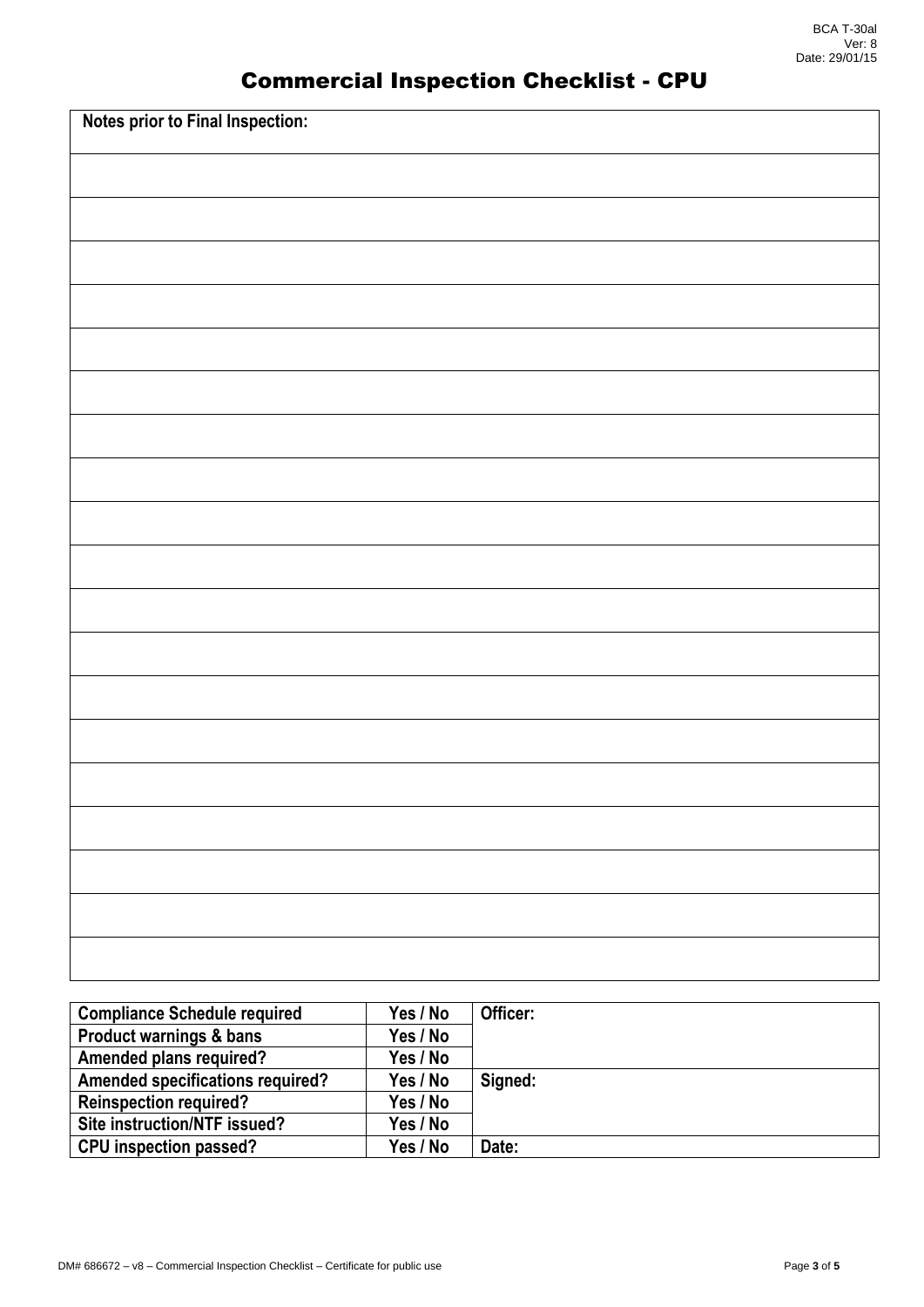#### BCA T-30al Ver: 8 Date: 29/01/15

# Commercial Inspection Checklist - CPU

**Specified Systems**

| <b>Street Address:</b>                                                                                                                                                                                                                                   |                                                                                         | opoomou oyatoma | <b>Building Consent No.:</b> |                                                                                                                                                                                                                                                                                                                                               |                                                                                       |  |  |
|----------------------------------------------------------------------------------------------------------------------------------------------------------------------------------------------------------------------------------------------------------|-----------------------------------------------------------------------------------------|-----------------|------------------------------|-----------------------------------------------------------------------------------------------------------------------------------------------------------------------------------------------------------------------------------------------------------------------------------------------------------------------------------------------|---------------------------------------------------------------------------------------|--|--|
| Applicants Name:<br><u>and the company of the company of the company of the company of the company of the company of the company of the company of the company of the company of the company of the company of the company of the company of the com</u> |                                                                                         |                 |                              |                                                                                                                                                                                                                                                                                                                                               | Date:                                                                                 |  |  |
|                                                                                                                                                                                                                                                          | The specified systems for the building are as follows: (tick system present)<br>Added / |                 |                              |                                                                                                                                                                                                                                                                                                                                               |                                                                                       |  |  |
| Existing                                                                                                                                                                                                                                                 | Altered                                                                                 | <b>New</b>      | Removed                      |                                                                                                                                                                                                                                                                                                                                               |                                                                                       |  |  |
| $\Box$                                                                                                                                                                                                                                                   | $\Box$                                                                                  | ப               | □                            | SS 1 Automatic systems for fire suppression (for example, Sprinkler systems)                                                                                                                                                                                                                                                                  |                                                                                       |  |  |
| $\Box$                                                                                                                                                                                                                                                   | □                                                                                       |                 | П                            | SS 2 Automatic and manual emergency warning systems<br>Fire Alarm Type:                                                                                                                                                                                                                                                                       |                                                                                       |  |  |
|                                                                                                                                                                                                                                                          | $\Box$                                                                                  | $\blacksquare$  |                              | SS 3 Electromagnetic or automatic doors or windows<br>$\square$ SS 3 / 1: Automatic doors<br>□SS 3 / 2: Access controlled doors<br>□SS 3 / 3: Interfaced fire or smoke doors or windows                                                                                                                                                       |                                                                                       |  |  |
| $\mathcal{L}_{\mathcal{A}}$                                                                                                                                                                                                                              | $\Box$                                                                                  | $\Box$          | $\Box$                       | SS 4 Emergency lighting systems                                                                                                                                                                                                                                                                                                               |                                                                                       |  |  |
| П                                                                                                                                                                                                                                                        | $\Box$                                                                                  |                 | П                            | SS 5 Escape route pressurisation systems                                                                                                                                                                                                                                                                                                      |                                                                                       |  |  |
| $\Box$                                                                                                                                                                                                                                                   | $\Box$                                                                                  | □               | □                            | SS 6 Riser mains                                                                                                                                                                                                                                                                                                                              |                                                                                       |  |  |
| $\Box$                                                                                                                                                                                                                                                   | $\Box$                                                                                  | П               | $\Box$                       | SS 7 Automatic back-flow preventers                                                                                                                                                                                                                                                                                                           |                                                                                       |  |  |
|                                                                                                                                                                                                                                                          | □                                                                                       |                 | $\Box$                       | SS 8 Lifts, escalators, or travelators or other systems for moving people or goods within building<br>□SS 8 / 1: Passenger carrying lifts<br>$\square$ SS 8 / 2: Service Lifts<br>$\Box$ SS 8 / 3: Escalators and moving walks                                                                                                                |                                                                                       |  |  |
| $\Box$                                                                                                                                                                                                                                                   | $\Box$                                                                                  | □               | $\Box$                       | SS 9 Mechanical ventilation or air conditioning systems                                                                                                                                                                                                                                                                                       |                                                                                       |  |  |
| $\Box$                                                                                                                                                                                                                                                   | $\Box$                                                                                  | □               | □                            | SS 10 Building maintenance units                                                                                                                                                                                                                                                                                                              |                                                                                       |  |  |
| □                                                                                                                                                                                                                                                        | □                                                                                       | □               | $\Box$                       | SS 11 Laboratory fume cupboards                                                                                                                                                                                                                                                                                                               |                                                                                       |  |  |
|                                                                                                                                                                                                                                                          | $\Box$                                                                                  | $\blacksquare$  | П                            | SS 12 Audio loops or other assistive listening systems<br>$\square$ SS 12 / 1: Audio loops<br>□SS 12 / 2: FM radio frequency systems and infrared beam transmission systems                                                                                                                                                                   |                                                                                       |  |  |
|                                                                                                                                                                                                                                                          |                                                                                         |                 |                              | SS 13 Smoke control systems<br>□SS 13 / 1: Mechanical smoke control<br>□SS 13 / 2: Natural smoke control<br>$\square$ SS 13 / 3: Smoke curtains                                                                                                                                                                                               |                                                                                       |  |  |
|                                                                                                                                                                                                                                                          | ┓                                                                                       |                 |                              | SS 14 Emergency power systems for, or signs relating to, a system or feature specified in any<br>clauses.1-13<br>□SS 14 / 1: Emergency power systems<br>$\square$ SS 14 / 2: Signs                                                                                                                                                            |                                                                                       |  |  |
|                                                                                                                                                                                                                                                          | ΙI                                                                                      |                 |                              | SS 15 Other fire safety systems and features<br>□SS 15 / 1: Systems for communicating spoken information intended to facilitate evacuation<br>$\square$ SS 15 / 2: Final exits<br>□SS 15 / 3: Fire separations<br>□SS 15 / 4: Signs for communicating information intended to facilitate evacuation<br>$\square$ SS 15 / 5: Smoke separations |                                                                                       |  |  |
| □                                                                                                                                                                                                                                                        | □                                                                                       | $\Box$          | П                            | <b>SS 16 Cable cars</b>                                                                                                                                                                                                                                                                                                                       |                                                                                       |  |  |
|                                                                                                                                                                                                                                                          | <b>Risk Group:</b><br><b>Total occupancy numbers:</b>                                   |                 |                              |                                                                                                                                                                                                                                                                                                                                               |                                                                                       |  |  |
| <b>New Compliance Schedule Required?</b><br>Yes / No<br>(Please circle)                                                                                                                                                                                  |                                                                                         |                 |                              |                                                                                                                                                                                                                                                                                                                                               | Yes / No<br><b>Existing Compliance Schedule</b><br>requires amending? (Please circle) |  |  |
| Officer:                                                                                                                                                                                                                                                 |                                                                                         |                 |                              | Signed:                                                                                                                                                                                                                                                                                                                                       |                                                                                       |  |  |

DM# 686672 – v8 – Commercial Inspection Checklist – Certificate for public use Page **4** of **5**